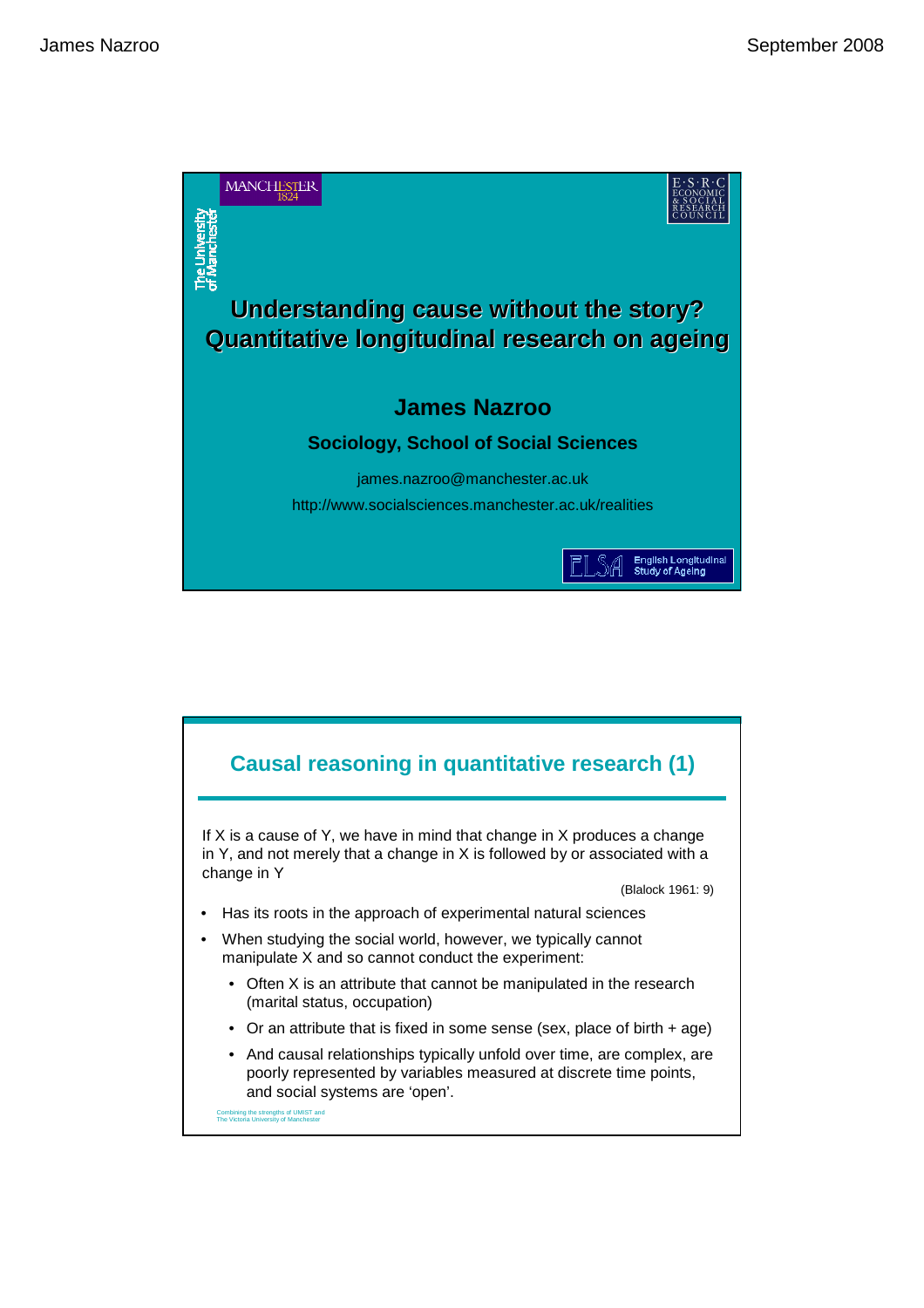

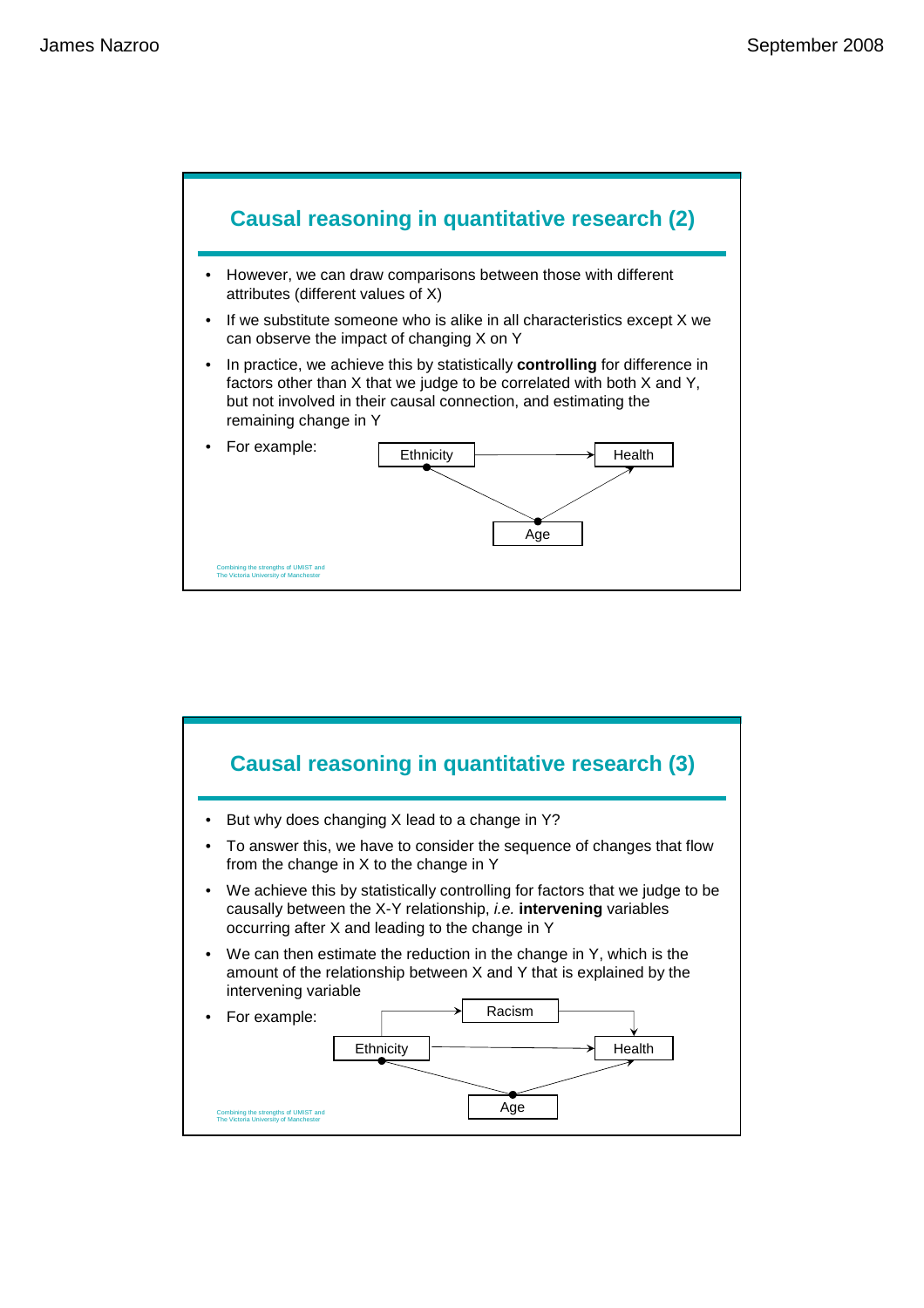

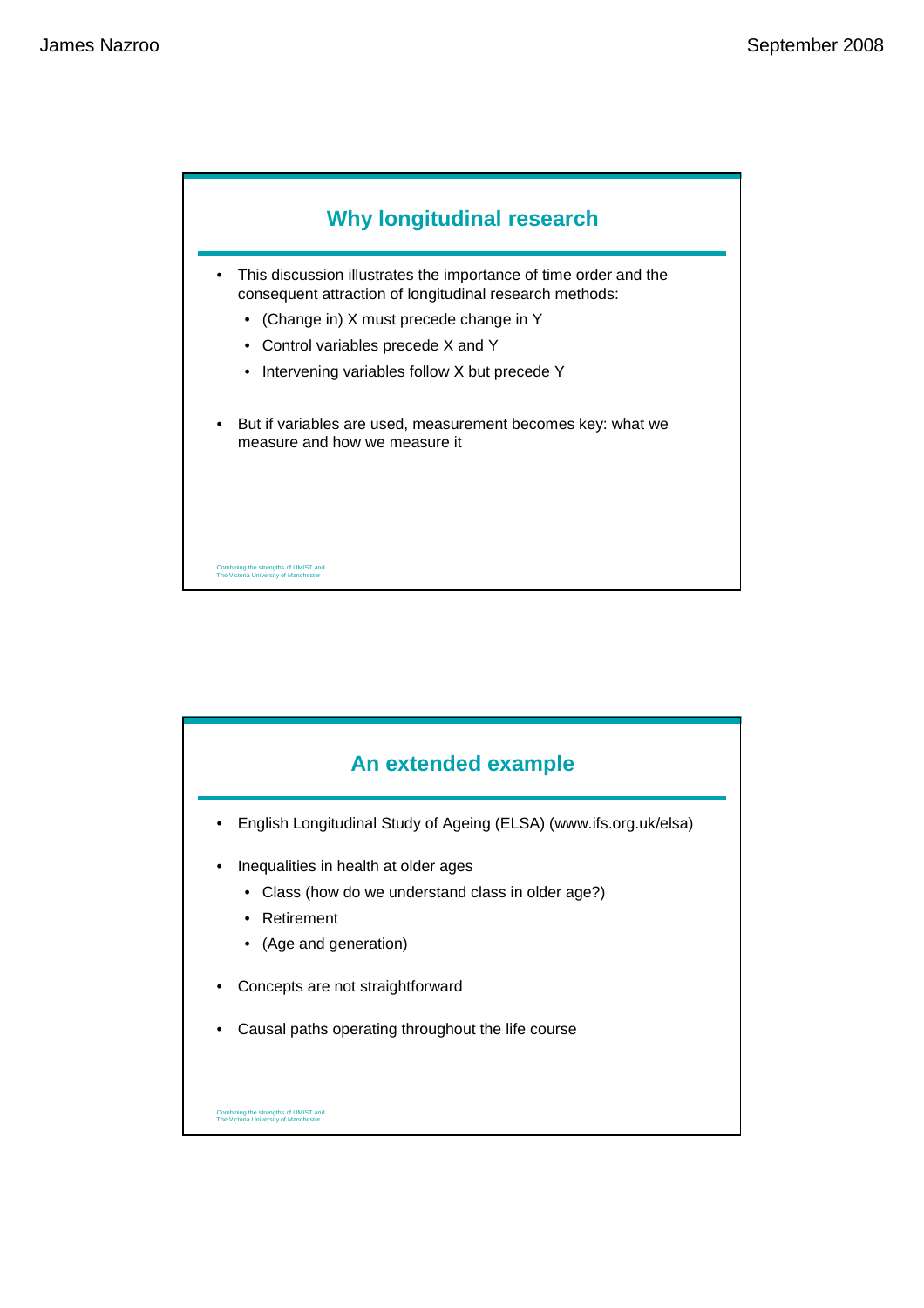

Combining the strengths of UMIST and The Victoria University of Manchester

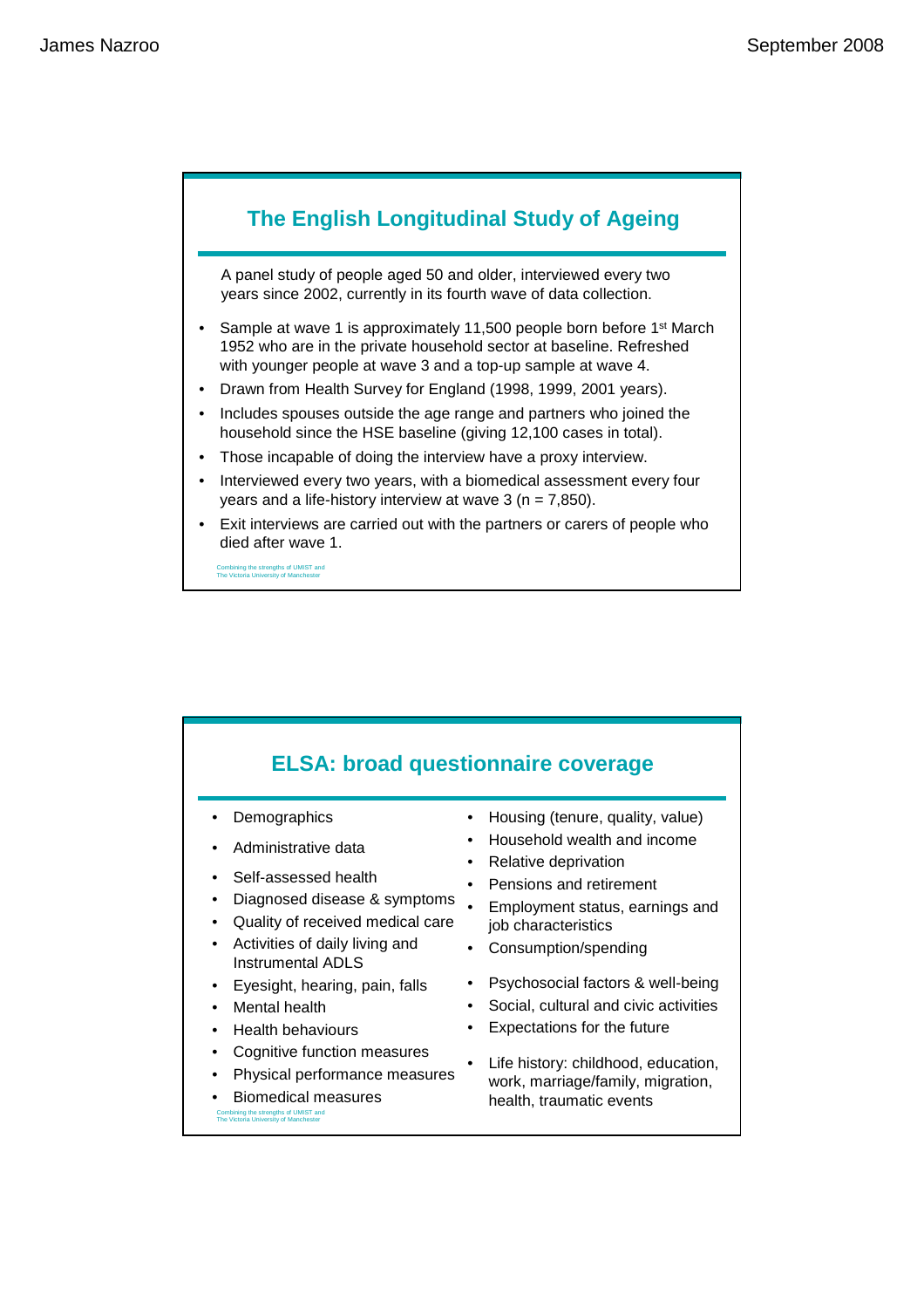

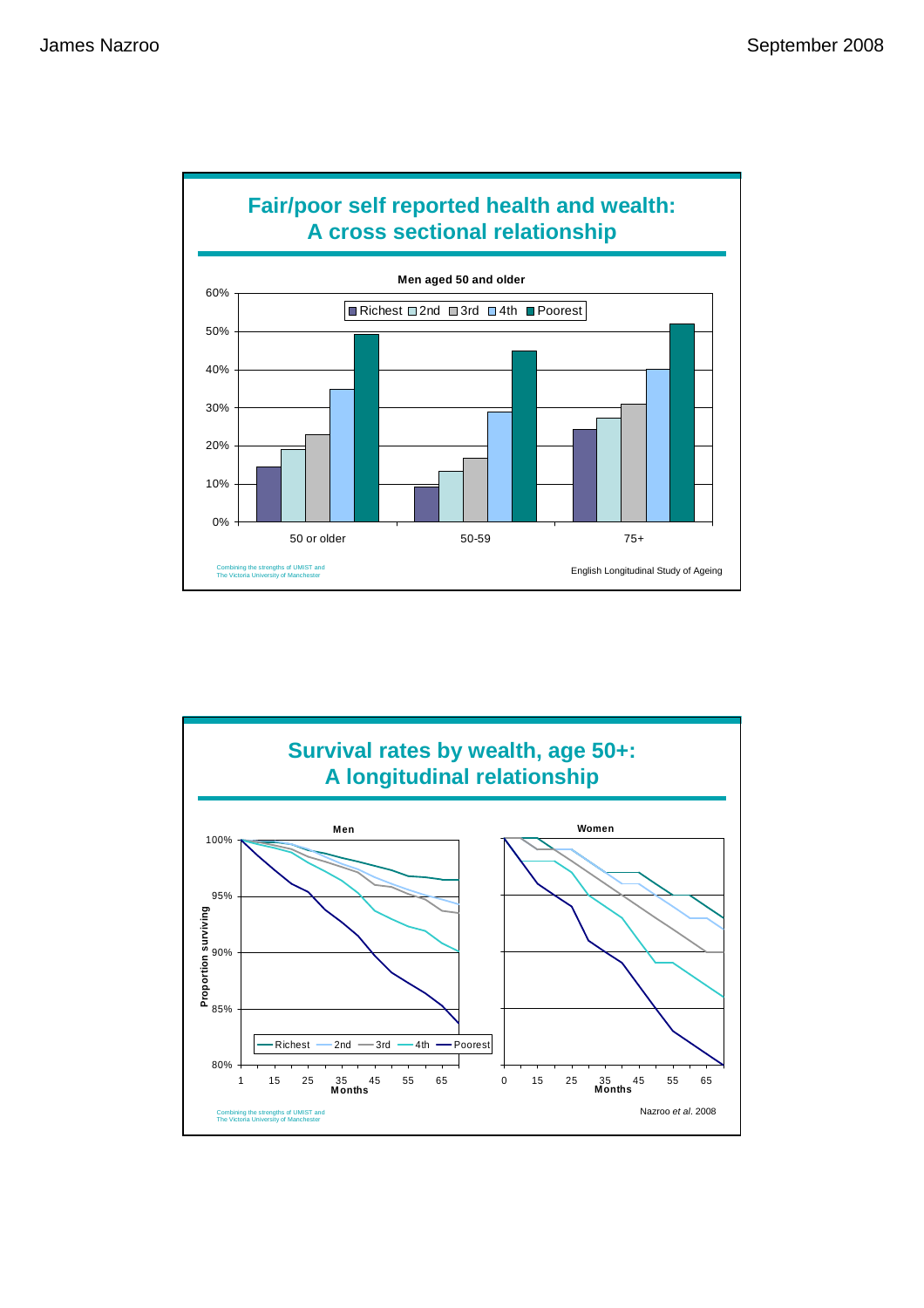

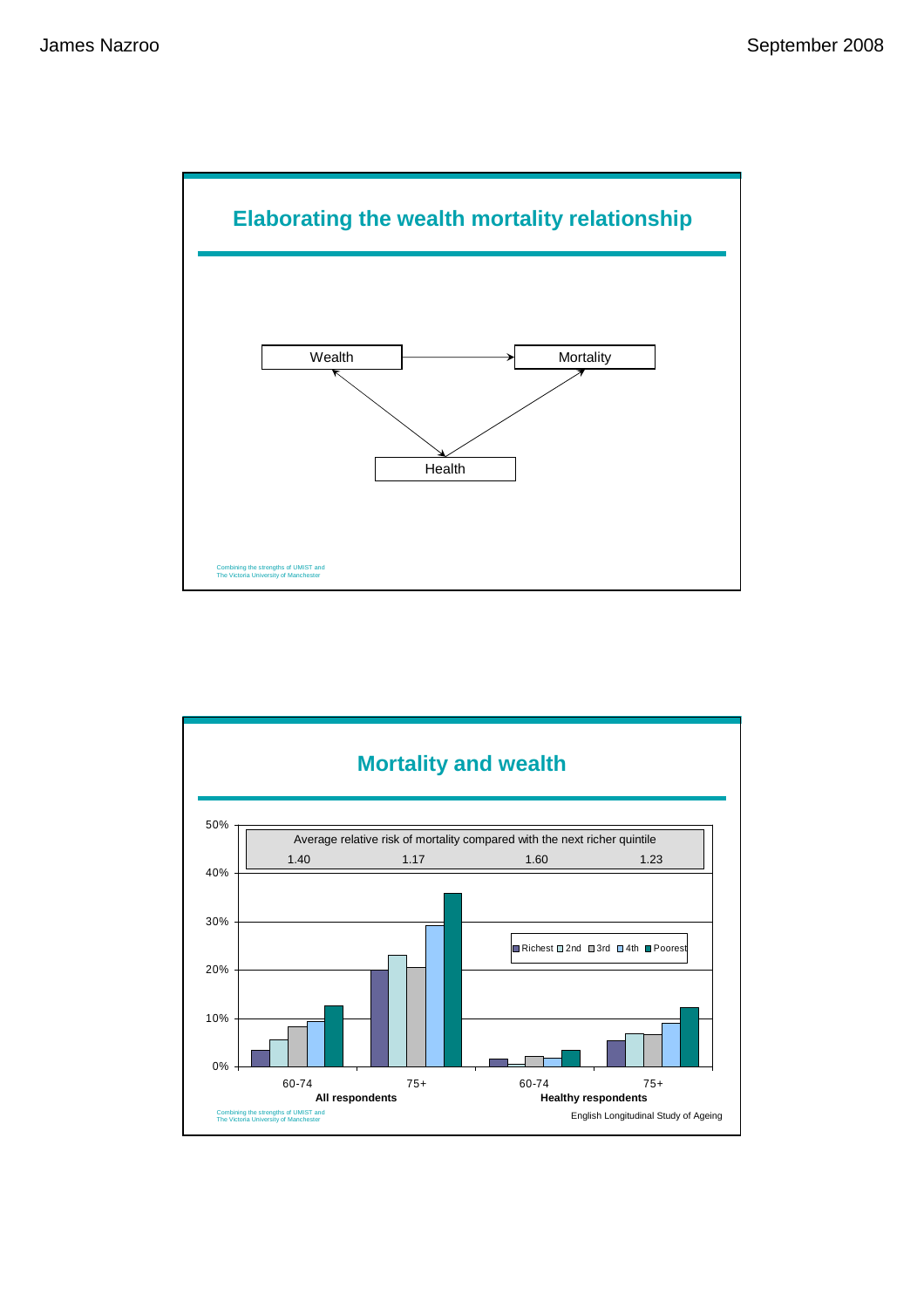

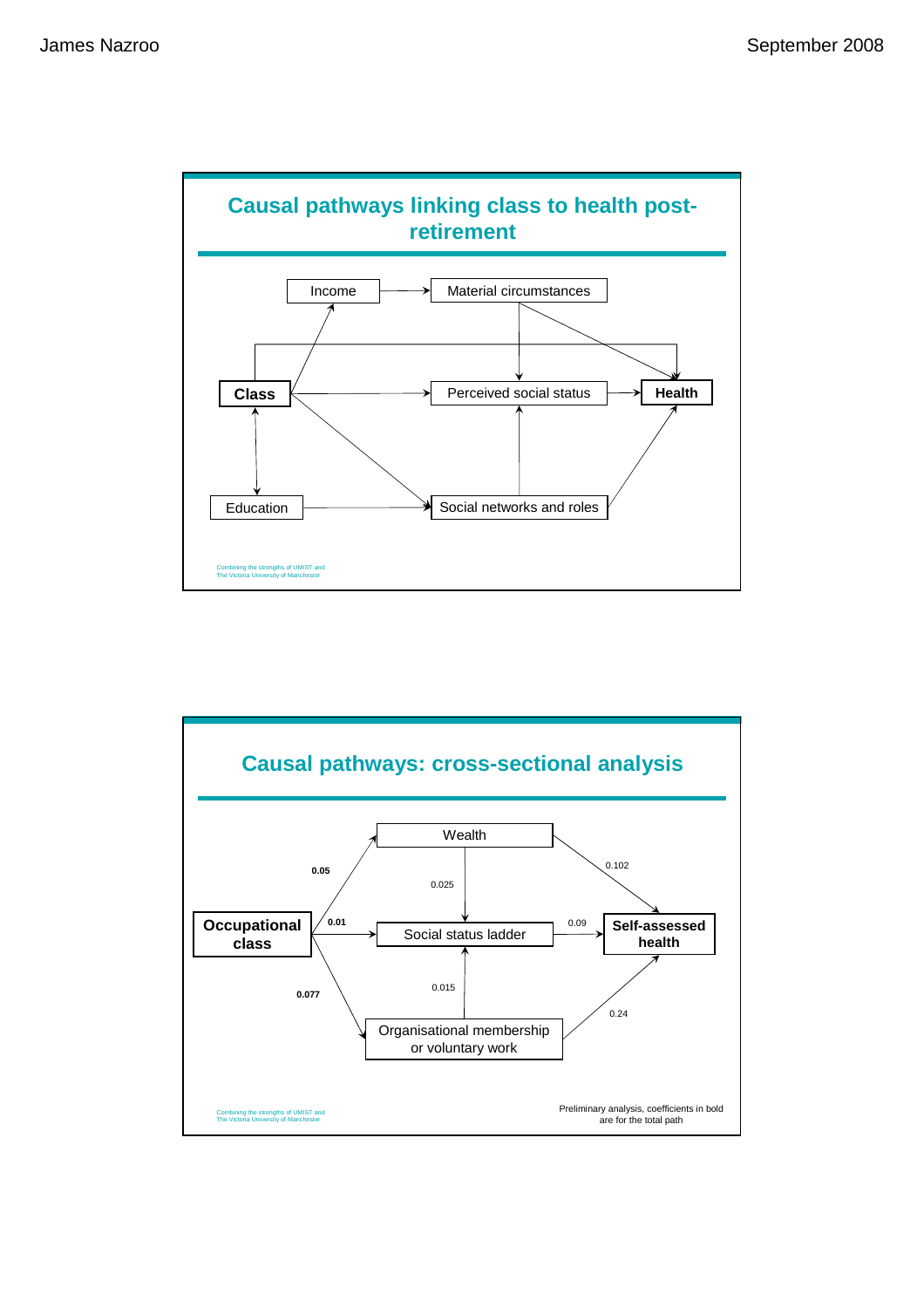

# Combining the strengths of UMIST and The Victoria University of Manchester **Causal direction and anticipated events: is time order enough?** • Does retirement impact on health? Problem of identifying causal direction. • In a simple longitudinal model, retirement is related to an increased risk of experiencing new chest pain (~50%). • After adjusting for health prior to retirement, this relationship remains. But is the adjustment enough? • Use an 'instrument' to deal with 'endogenity', i.e. possible reverse causation: in this case use a variable representing yearly accrual of pension wealth. Early-retirement and health Preliminary analysis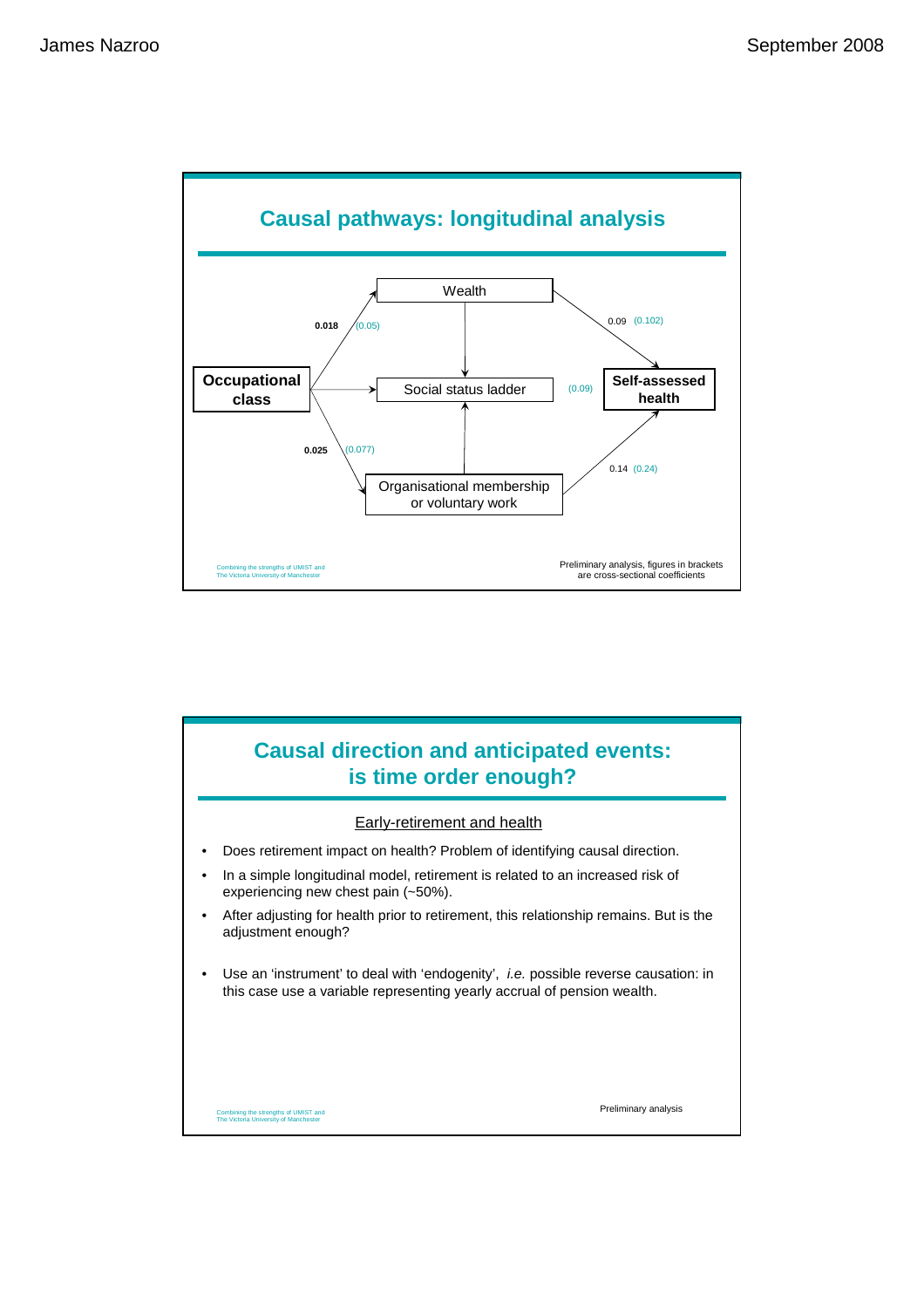

## **Causal direction and anticipated events: is time order enough?**

### Early-retirement and health

- Does retirement impact on health? Problem of identifying causal direction.
- In a simple longitudinal model, retirement is related to an increased risk of experiencing new chest pain (~50%).
- After adjusting for health prior to retirement, this relationship remains. But is the adjustment enough?
- Use an 'instrument' to deal with 'endogenity', i.e. possible reverse causation: in this case use a variable representing yearly accrual of pension wealth.
- After adjusting for the correlation between pension accrual and health (removing the health to retirement effect), retirement leads to a decrease in risk of experiencing chest pain (~35%, non-significant). And this seems to capture all of the effect that controlling for prior health would.

Combining the strengths of UMIST and The Victoria University of Manchester

Preliminary analysis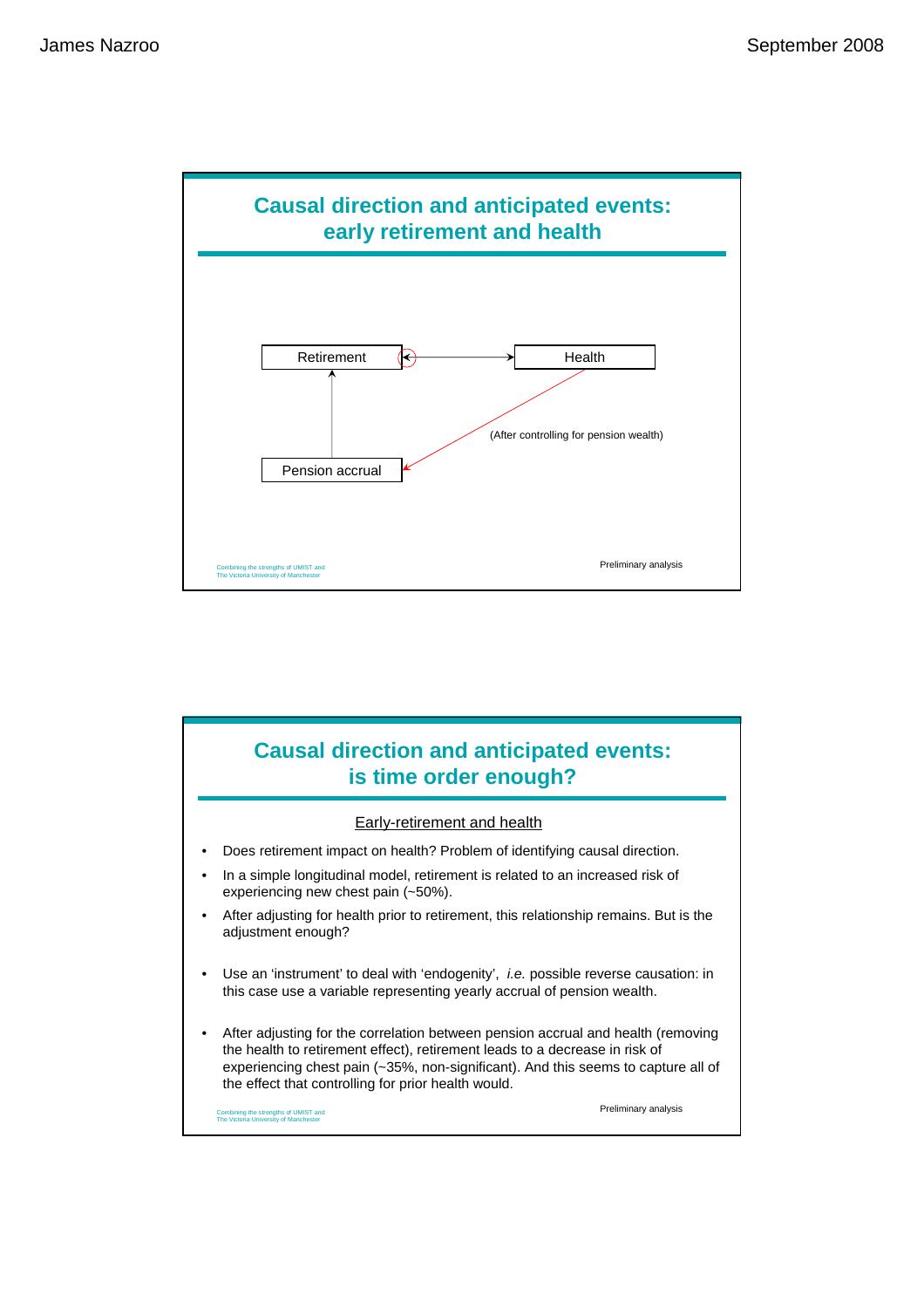## Start working 0.02 (-0.40, 0.44) Retire 0.04 (-22, 0.31) Start looking after the home -0.60 (-1.18, -0.03) Stop working, sick 1.16 (0.66, 1.67) Become unemployed -0.05 (-0.71, 0.62) Remain not working 0.44 (0.30, 0.60) Remain working 0 **Basic model Retirement and depression: the meaning of events A transition model for those** ≤ **state pension age Modelling depression score at wave 2: ordinal logistic regression coefficients**

Combining the strengths of UMIST and The Victoria University of Manchester

Models adjusted for gender, age and depression score at wave 1

### **Retirement and depression: the meaning of events A transition model for those** ≤ **state pension age**

#### **Modelling depression score at wave 2: ordinal logistic regression coefficients**

|                              | Undifferentiated model        | <b>Differentiated model</b> | Differentiated model<br>and health |
|------------------------------|-------------------------------|-----------------------------|------------------------------------|
| Remain working               | 0                             |                             | 0                                  |
| Start working                | $0.02$ ( $-0.40$ , $0.44$ )   |                             | $-0.12$ $(-0.55, 0.30)$            |
| Remain not working           | 0.44(0.30, 0.60)              |                             | 0.19(0.03, 0.35)                   |
| Become unemployed            | $-0.05$ $(-0.71, 0.62)$       |                             | $-0.15(-0.84, 0.54)$               |
| Stop working, sick           | 1.16(0.66, 1.67)              |                             | $0.49$ ( $-0.02$ , 1.00)           |
| Start looking after the home | $-0.60$ ( $-1.18$ , $-0.03$ ) |                             | $-0.61$ $(-1.19, -0.03)$           |
| Retire                       | $0.04$ ( $-22, 0.31$ )        | n/a                         | n/a                                |
| Retire wealthy               | n/a                           | $-0.41$ $(-0.82, 0.01)$     | $-0.46$ ( $-0.89$ , $-0.04$ )      |
| Retire not wealthy           | n/a                           | 0.37(0.03, 0.70)            | $0.29$ ( $-0.04$ , $0.63$ )        |

#### Is it health or is it health-related retirement that is important?

Combining the strengths of UMIST and The Victoria University of Manchester

Models adjusted for gender, age and depression score at wave 1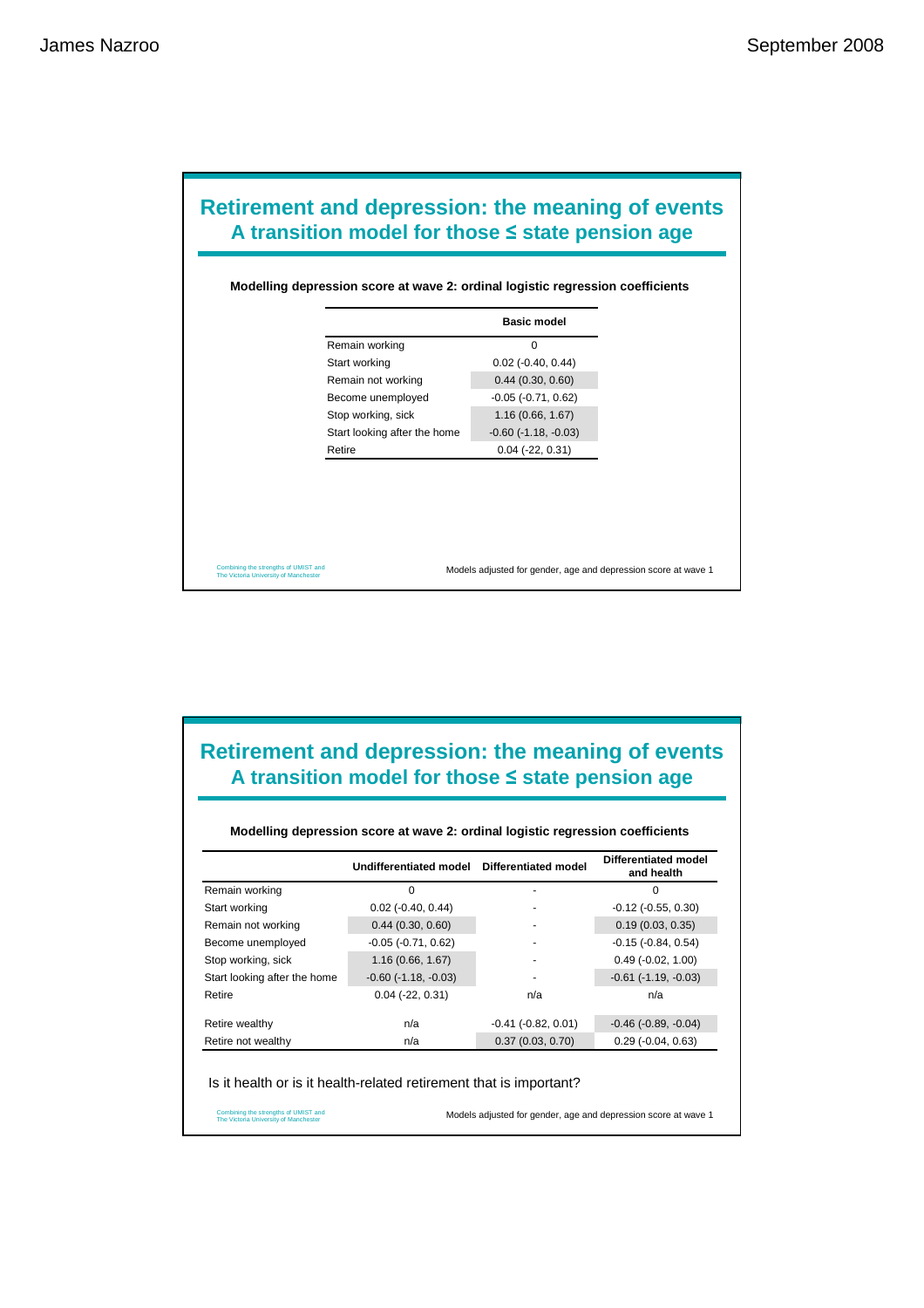

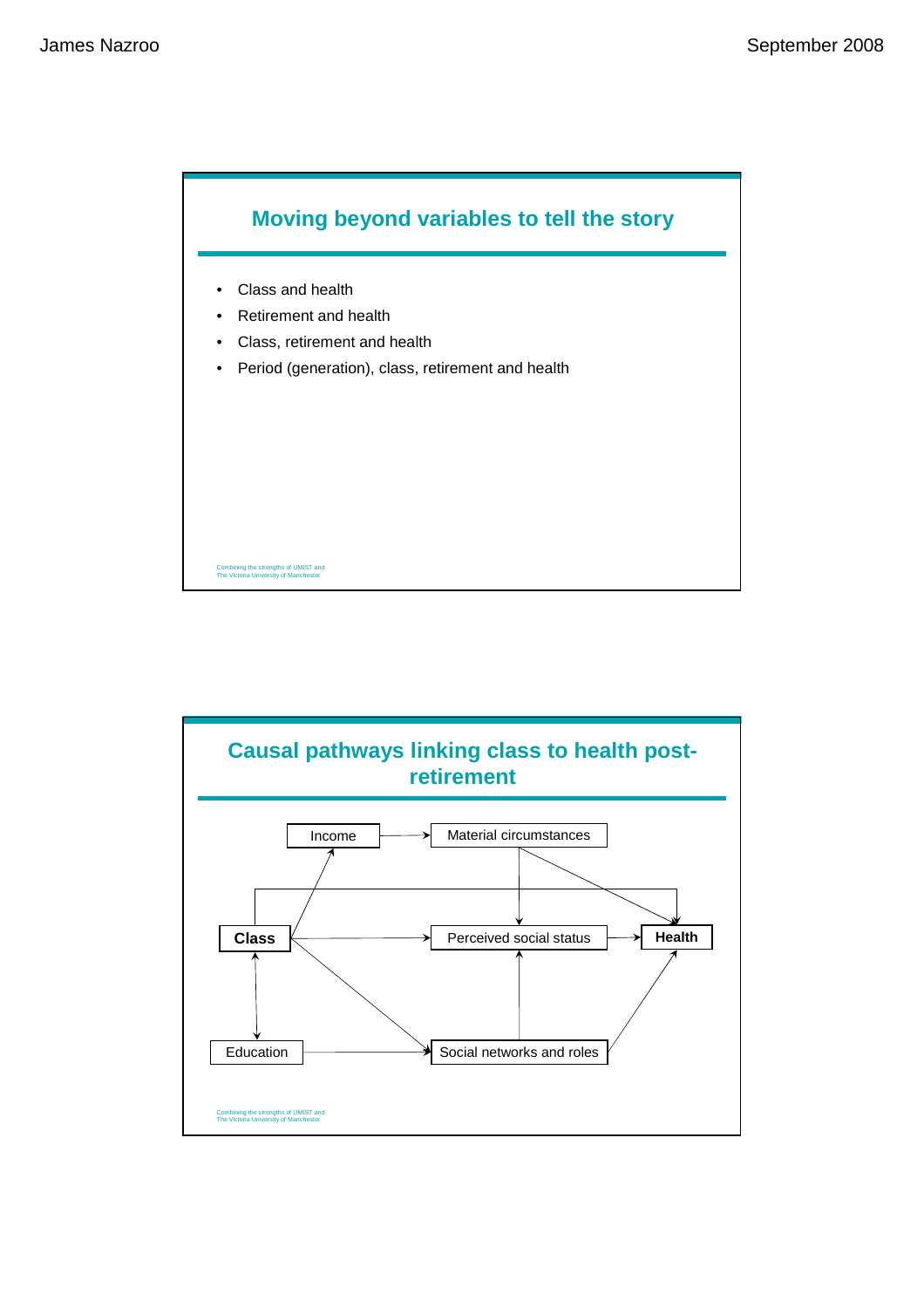### **White man, age 75, ex lorry driver, interviewed with his wife**

R: I enjoy driving that's all there's to it … Like as I say it's a bit rough at the moment with the cost of petrol and all that but we like to … that's our pleasure getting around.

- W: We only can go out say once fortnight or a month now, can't we?
- R: If we can keep the car moving we're quite happy … we bomb off to a different town nearly every week. When it's good weather we'll do over the mountain way to Aberystwyth and up round the dams (Laughs) some people think we're a bit crazy … In the winter and that we're just the same, we go off out and … the car's warm.
- W: It's warmer in the car than in here because we can't afford to have our central heating on all the time, can we … ?
- Combining the strengths of UMIST and R: It don't matter who you vote for … that's out of all sense and reason what they've done to it. If you work out you're paying above four pound a gallon. Four pound a gallon for blooming petrol.

**White man, age 66, retired aged 58**

We travel a lot. That's the other thing I do in my spare time, I do travel talks for the local hospice for charity. I did two last week actually. People like … the groups like Probus … retired businessman's association, and I talked to them about Japan where my daughter had lived for 4 years and we visited them quite a lot. So I do slide shows. And I did Peru on Friday … I do those I suppose … well once or twice a month I suppose. Have lunch and … or evening sessions with different groups of people, talk to them about different places round the world that we've visited.

When I was at the county high school I looked after Modern Languages for a period of time as a governor. And so I had a talk about … the area around Avignon. So I had some slides and did a talk in French … we then set a test for the youngsters. And we tried to make the subject live rather than … you know. So I could bring from something outside into the school. You know with my own knowledge of languages, which is reasonable, and with [the teacher's] expertise we could actually together make the language more interesting than just learning for the sake of learning.

Combining the strengths of UMIST and The Victoria University of Manchester

The Victoria University of Manchester